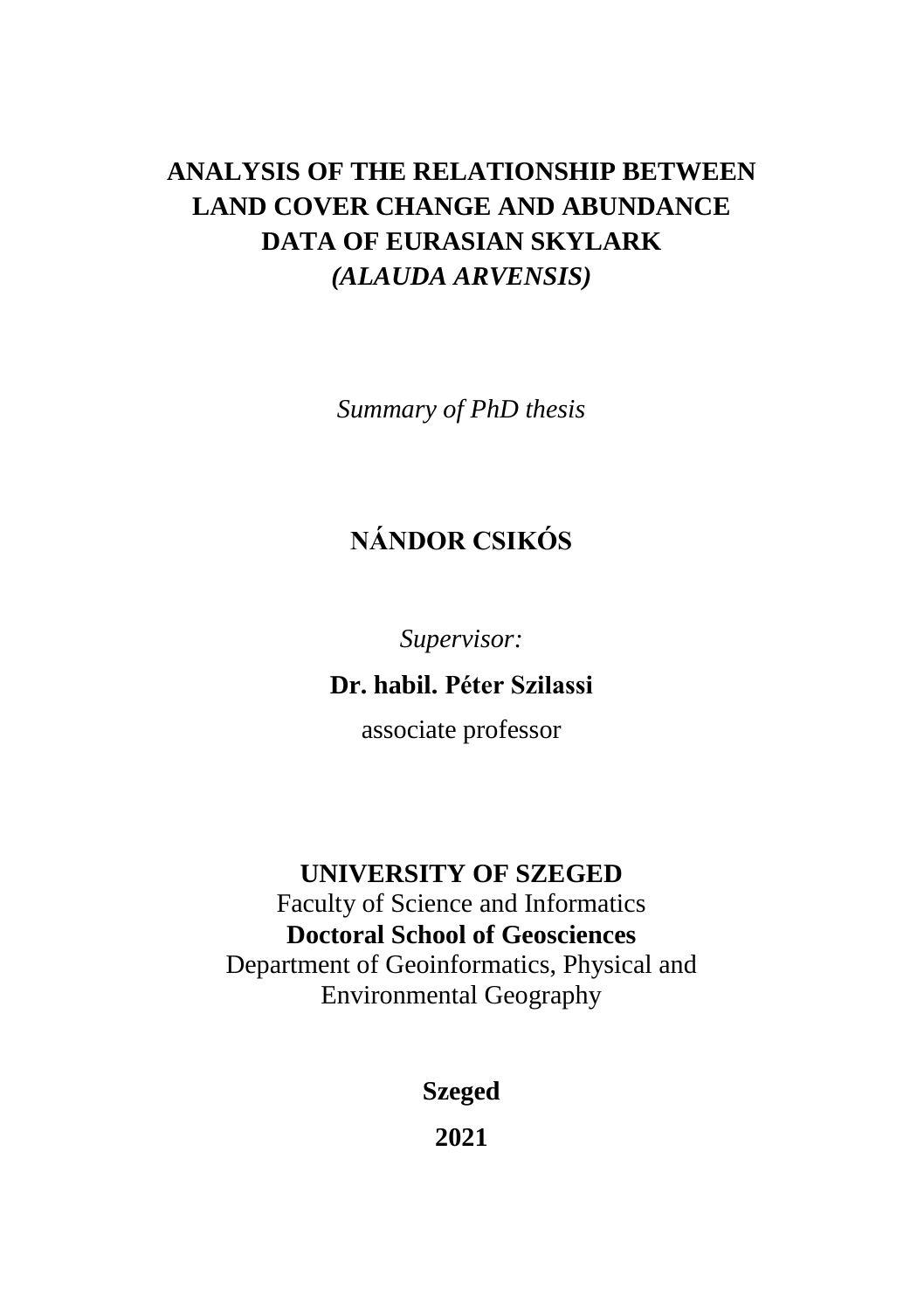#### **Introduction and aims**

In my thesis, I analysed the changes of the landscape, such as land cover, land use and landscape structure, in Hungary, Schleswig-Holstein Federal State and Europe, and their impact on a farmland bird (Eurasian skylark) abundance. These changes were driven by different causes in Western and Central-Eastern Europe, as the energy landscapes caused transformation (in Germany) or the reforestation of abandonment lands (in Hungary). I have analysed the impact of these changes on the abundance data of Eurasian skylark, because this bird is the indicator species of the agricultural landscapes. Based on these analyses, I was able to estimate the effect of the recent and long-term landscape changes on the fauna of agricultural lands, which is the main land cover category in Europe. I have drawn conclusions based on regional and local scale land cover and land use datasets.

Therefore, I would like to answer the following questions in my thesis:

- Based on the regional land cover dataset, what changes have occurred in the land cover categories in Hungary over the last 30 years?
- Which LULC categories are preferred or non-preferred by the Eurasian skylark in Hungary; and how they changed during the last decades and what are the possible future directions of landscape change?
- What are the hot spots of the transformation of traditional agricultural landscapes into energy landscapes in Western-Europe (Schleswig-Holstein)? How can we delineate the most transformed landscape units?
- What are the impacts of this transformation to energy landscape, analysed via size- and shape related landscape metrics as well as LULC diversity indices?
- What are the effects of the energy landscapes on the population of Eurasian skylark, based on the land cover categories, land use (crop types) and LULC heterogeneity?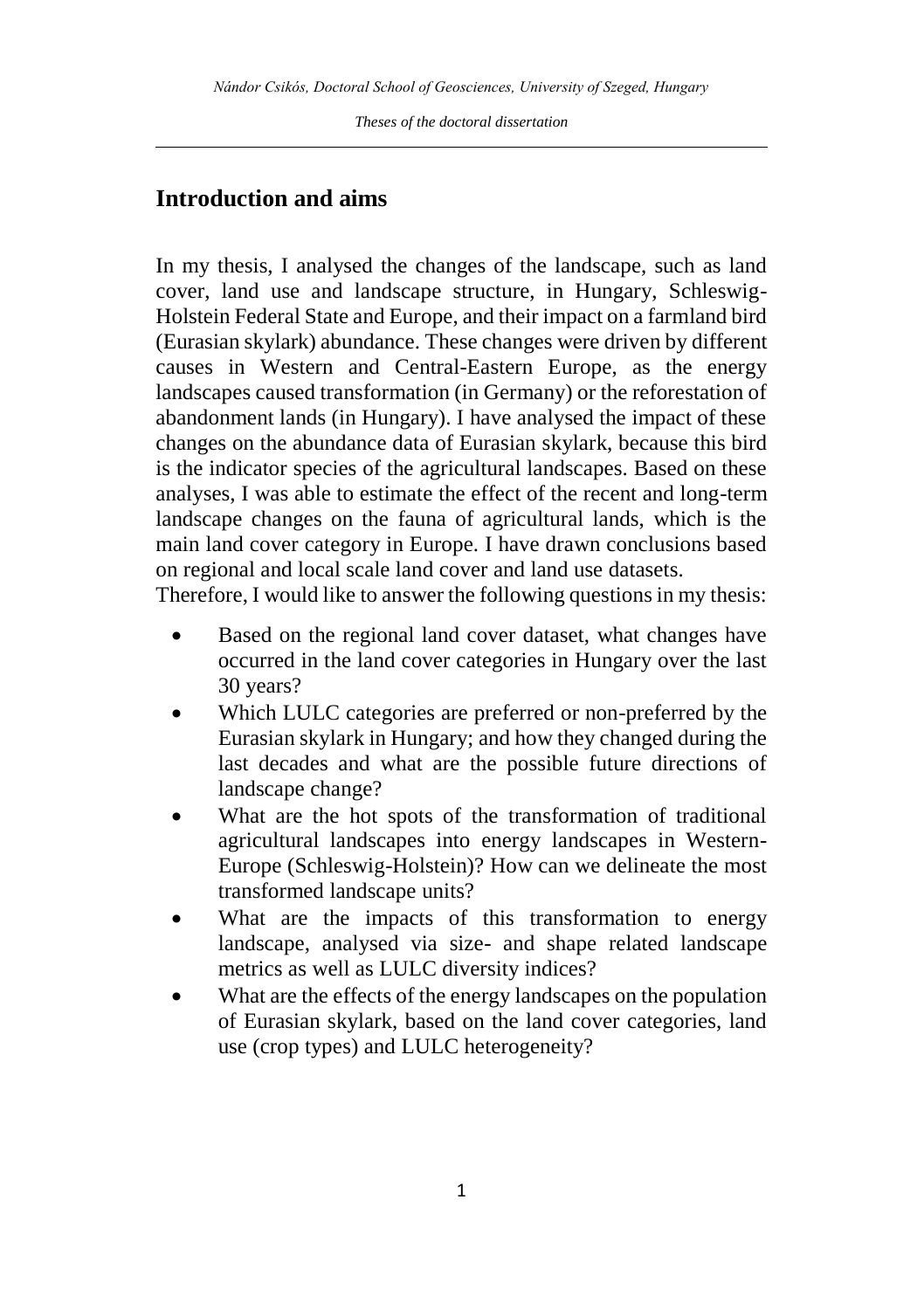- How does the landscape structure (shape and size related metrics, proportion of land cover categories) influence the population of Eurasian skylark based on a local scale land cover dataset?
- What precision can be achieved in the estimation of the Eurasian skylark density based on a local scale land cover dataset?
- What changes have occurred in the European landscape over the last few decades, and how have these changes affected the Eurasian skylark population?

#### **Applied methods**

In my thesis I used different scale land cover and land use dataset (Corine Land Cover, Hungarian Ecosystem Basemap, Agricultural survey dataset), and around the skylark survey points (Hungary and Schleswig-Holstein) I applied different size buffer zones. The preprocesses and the analysis of the spatially distributed datasets have been done by ESRI ArcGis geoinformatics software. Throughout my thesis, I use the R Statistics software for statistical analyses. I use variance inflation factors (VIFs) to identify a group of correlated land cover and landscape index variables, and the explanatory variables were not linearly related. The impact of land cover and landscape structure (composition) on skylark population will be investigated using generalized linear models (GLM). I apply negative binomial models (link=log) to account the overdispersion of skylark abundance data (tested by overdispersiontest function of AER package in R). I created models with all possible combinations of explanatory variables and used the "dredge" function from the MuMin package in R to rank them using Akaike's information criterion. To account for uncertainty arising from the large number of candidate models, I used model averaging for competitive models (delta AICc 2). The significance of the variables will be estimated by the LmerTest package. Since the variables were in different dimensions, I used R to create a range function that converted the values into a number between 0 and 1. The predicted marginal effects of the preferred land cover types and their landscape metrics on the skylark population will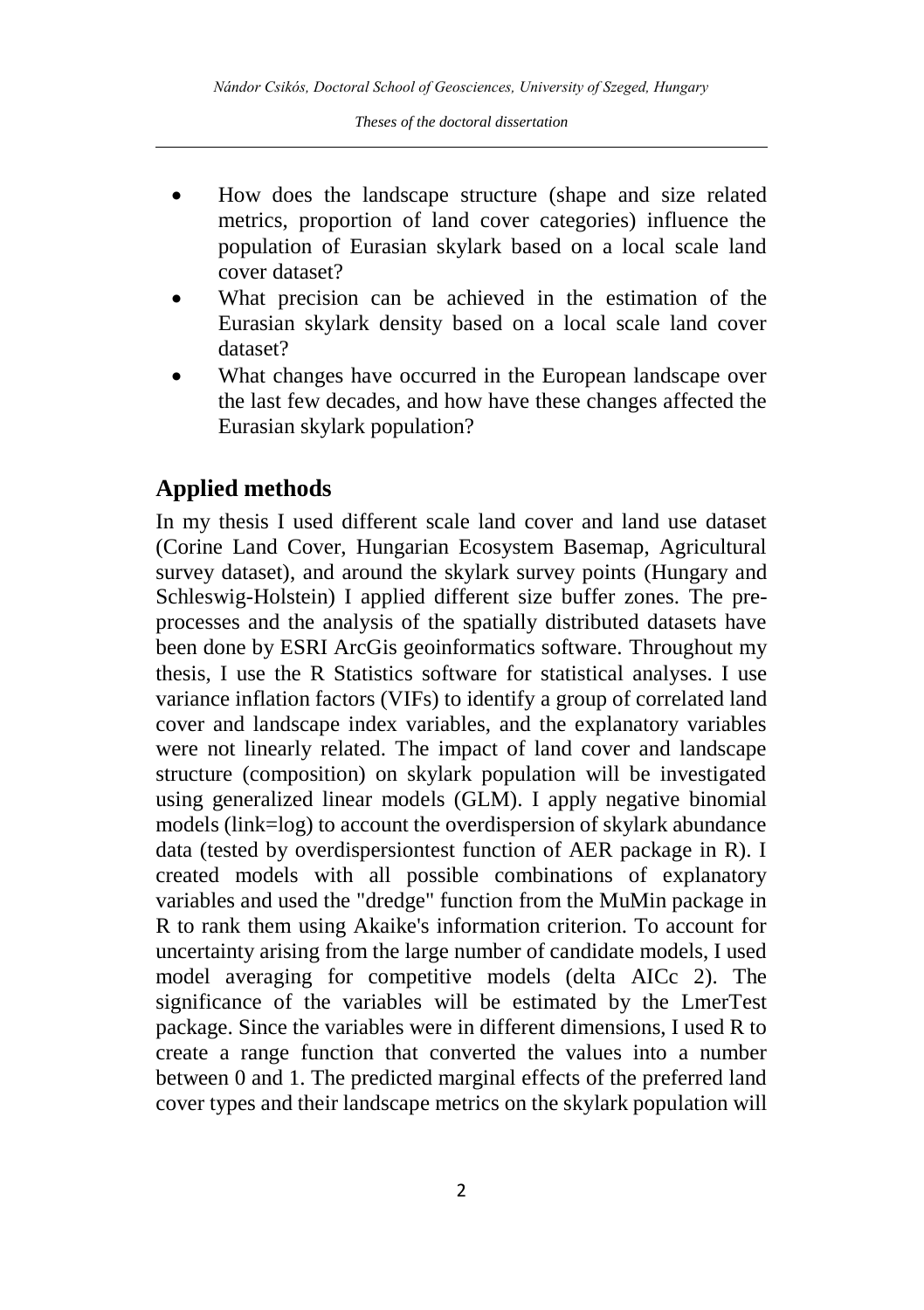be calculated using the ggeffects package in R. On the basis of my dataset in R statistics software, I set up a training and a testing group (2/3 and 1/3, respectively) with random sampling (sample.split function from caTools 1.17 package). The estimated skylark population data will be calculated using the predict function from the car package.

#### **New scientific results**

## **T1** *Changes in land cover in the last 30 years (Hungary) and their impact on the population of Eurasian Skylark*

According to my results, the permanent crops (vineyards, fruit trees and berry plantations) and arable land CLC categories had a significant positive effect on the skylark population. Arable land and pastures are well-known habitat type for this farmland bird species. Pastures are grazed, but moderate grazing intensity does not disturb ground-nesting farmland birds like the Eurasian Skylark, and it keeps the vegetation low and the habitat structure simple. The recent abandonment of grasslands and the increasing land cover of dense bushes decrease the visual landscape openness, which could lead to a decrease in skylark populations. The most severe reduction in Skylark habitat occurred in Hungary's central and western regions, where land abandonment and urban sprawl were the leading processes of recent land use change.

According to my findings, the skylark population negatively correlated with the extension of scrub and/or herbaceous vegetation associations CLC category, I only found them inside 300 m and 600 m grain size (circle radius around the bird observation points). Urban fabric and heterogeneous agricultural areas LULC categories showed a negative significant statistical relationship with skylark population inside all investigated buffer zones. According to my results the negative impact of forest land cover on the skylark's occurrence can be explained by the dense and relatively high vegetation structure of forests, which reduces landscape openness and visibility.

Recent afforestation and abandonment of poor-quality agricultural fields, urban sprawl, decline in grazing, and increasing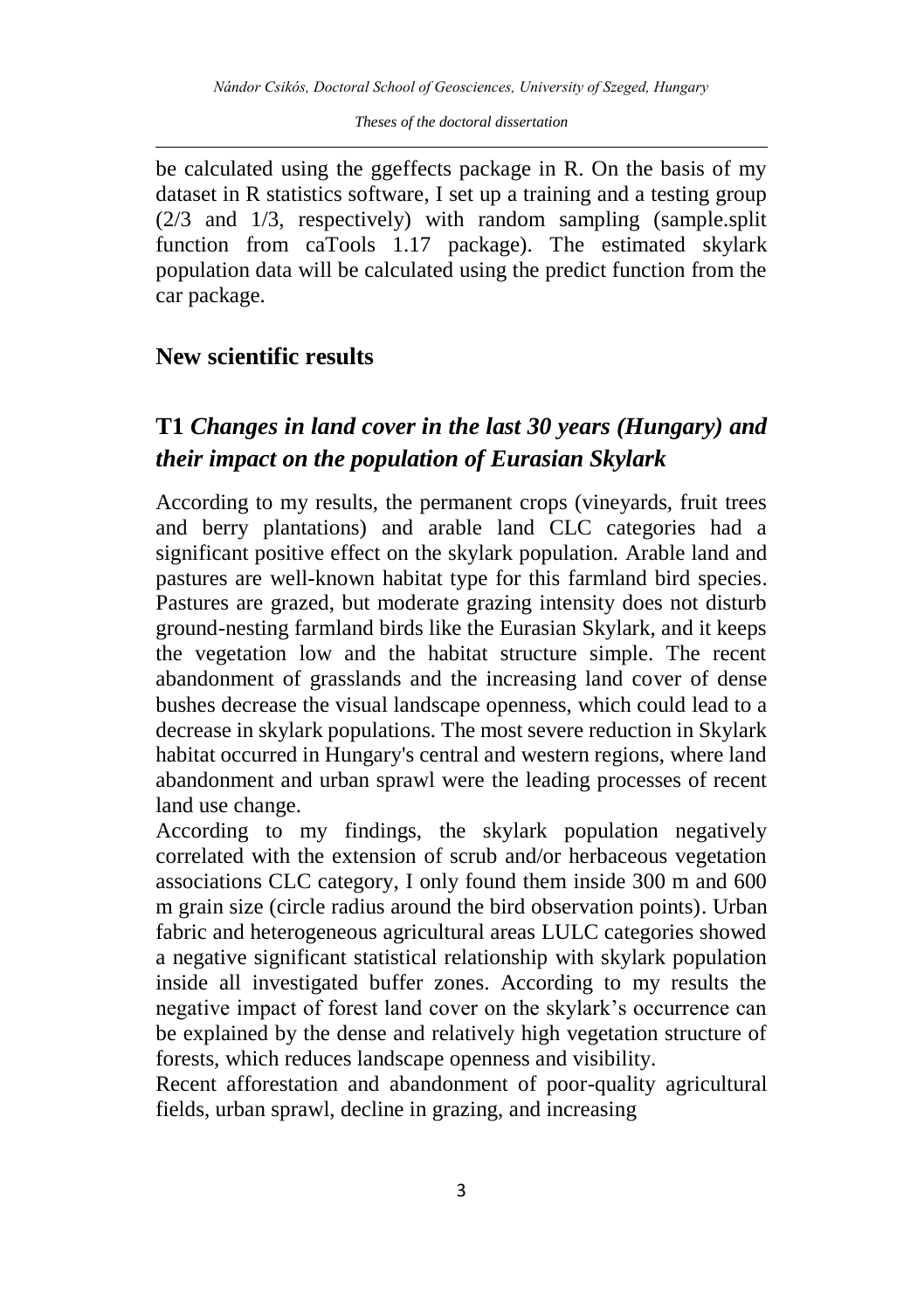landscape heterogeneity have resulted an increase in land cover types that Skylarks do not prefer, which can be the cause of the species' recent decline in population.

## **T2** *Landscape transformation into energy landscape in Schleswig-Holstein*

In Schleswig-Holstein, I have delineated those areas (energy landscape units) where the bioenergy generated landscape change happened. From the early 2000s, the proportion of silage maize increased in the entire study area, increasing by around 90,000 ha, while pastures decreased by around 70,000 ha. The municipalities with the highest increases reached the 66% proportion of silage maize areas. Silage maize is, without a doubt, the most important indicator of the bioenergy-driven transformation of the agricultural landscape. The area of silage maize has the strongest positive correlation ( $r =$  $0.572$ ; p<0.01) with biogas power plants. The decrease in pasture area coincides with the start of increased silage maize growing. Other crop and land use types did not increase to the same proportion as silage maize, according to the land use dataset.

#### **T3** *Impacts of the energy landscapes on the landscape structure change in Schleswig-Holstein*

Comparing the two CLC data sets from 2000 and 2012 reveals that the arable land LULC patches became larger and complex, while the LULC patches covered with pasture became more compact shape characteristics, including a reduced length of their margins/edges. This is particularly true in areas with a high density of installed biogas power plants. These findings suggest that a greater proportion of arable fields are becoming larger, and more complex in shape, while fewer isolated patches of pasture remain. A decreasing trend in agricultural land cover diversity were demonstrated by comparing the land use data from 2003 and 2010. Considering crop diversity, a negative change in the Shannon diversity index, Shannon evenness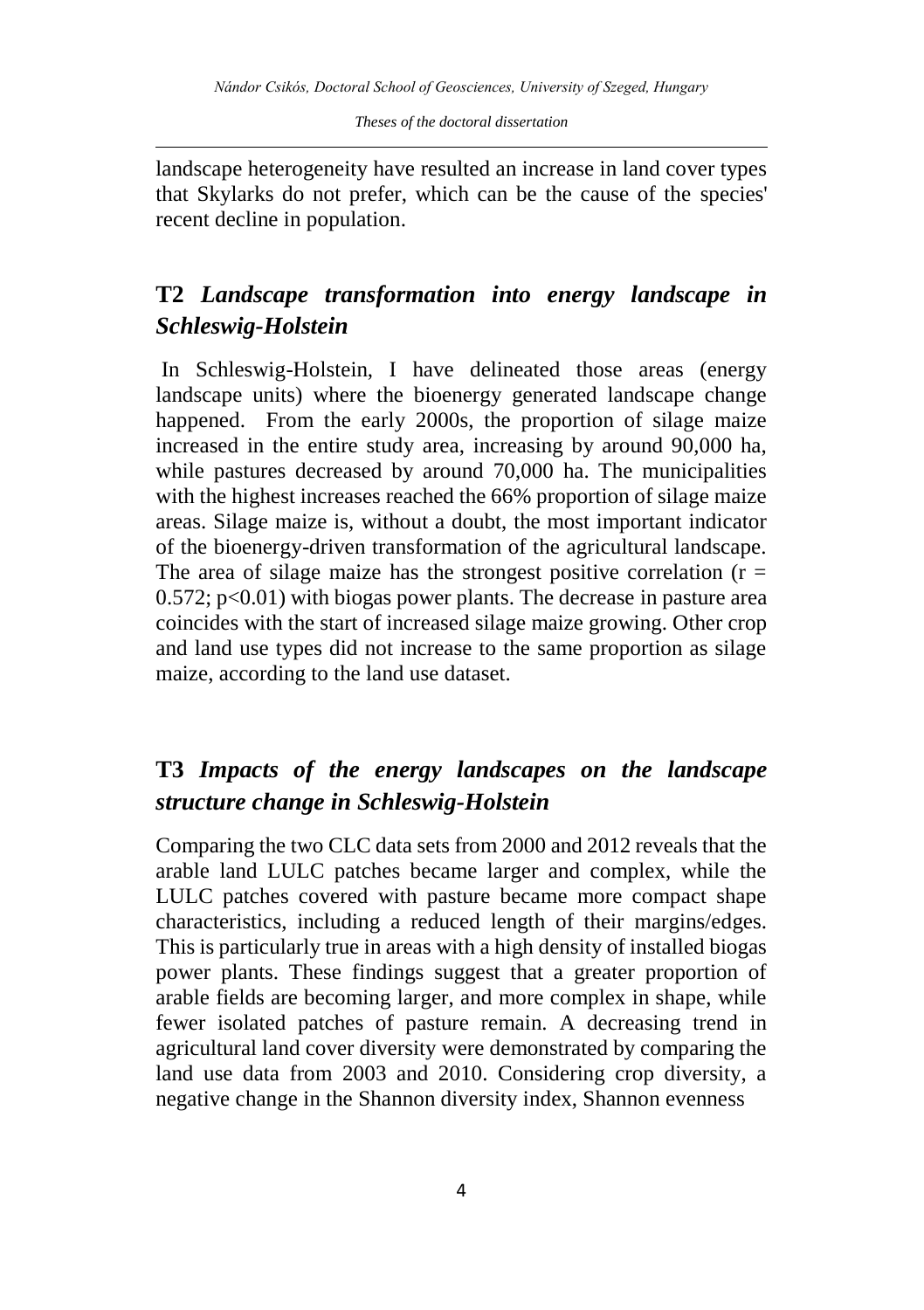index and Richness index were observed for the entire study area. This indicates that the increase in silage maize production subsequently replaces other crops that were originally grown in these landscapes, which contributes to a loss of crop diversity and a depletion of landscape diversity.

### **T4** *Effects of the energy landscapes on the population of Eurasian skylark in Schleswig-Holstein*

I also investigated the Eurasian skylark abundance relationship with energy landscape driven changes in Schleswig-Holstein. The GLM results show a significant correlation with four land cover categories between the recent LULC changes and skylark abundance data across the entire study area. The area of pastures has been drastically reduced as a result of the introduction of biogas plants. The results of the landscape change are the aggregation of small parcels into homogeneous large silage maize fields without shrubs and natural grassland corridors and the decrease of landscape heterogeneity. I have discovered a negative significant correlation between the Shannon Diversity Index (SDI) and the skylark population dataset. My findings show that increasing landscape heterogeneity has a negative impact on the population of the Eurasian skylark at the regional (CLC) scale. The permanent crops category has a negative correlation with the skylark abundance, and it ranks second in the model, implying that it has a significant impact on skylark abundance. The height and coverage of vineyards and fruit plantations, which are not suitable habitats for this bird species, are most likely responsible for the negative correlation. I have also discovered a negative correlation between winter rape and silage maize and the Eurasian skylark population density. According to my multimodel estimate, winter rape has the most negative impact. This bird species is also negatively affected by the high heterogeneity of agricultural land, i.e., crop types. These findings suggest that crop type matters more than crop heterogeneity value for the skylark population. Based on the predicted marginal effects method, I was able to identify crop types that had a positive (potato and sugar beet) or negative (silage maize, permanent crops, and rape) impact on the abundance of this bird species. In addition, I ranked the variables according to their importance in GLM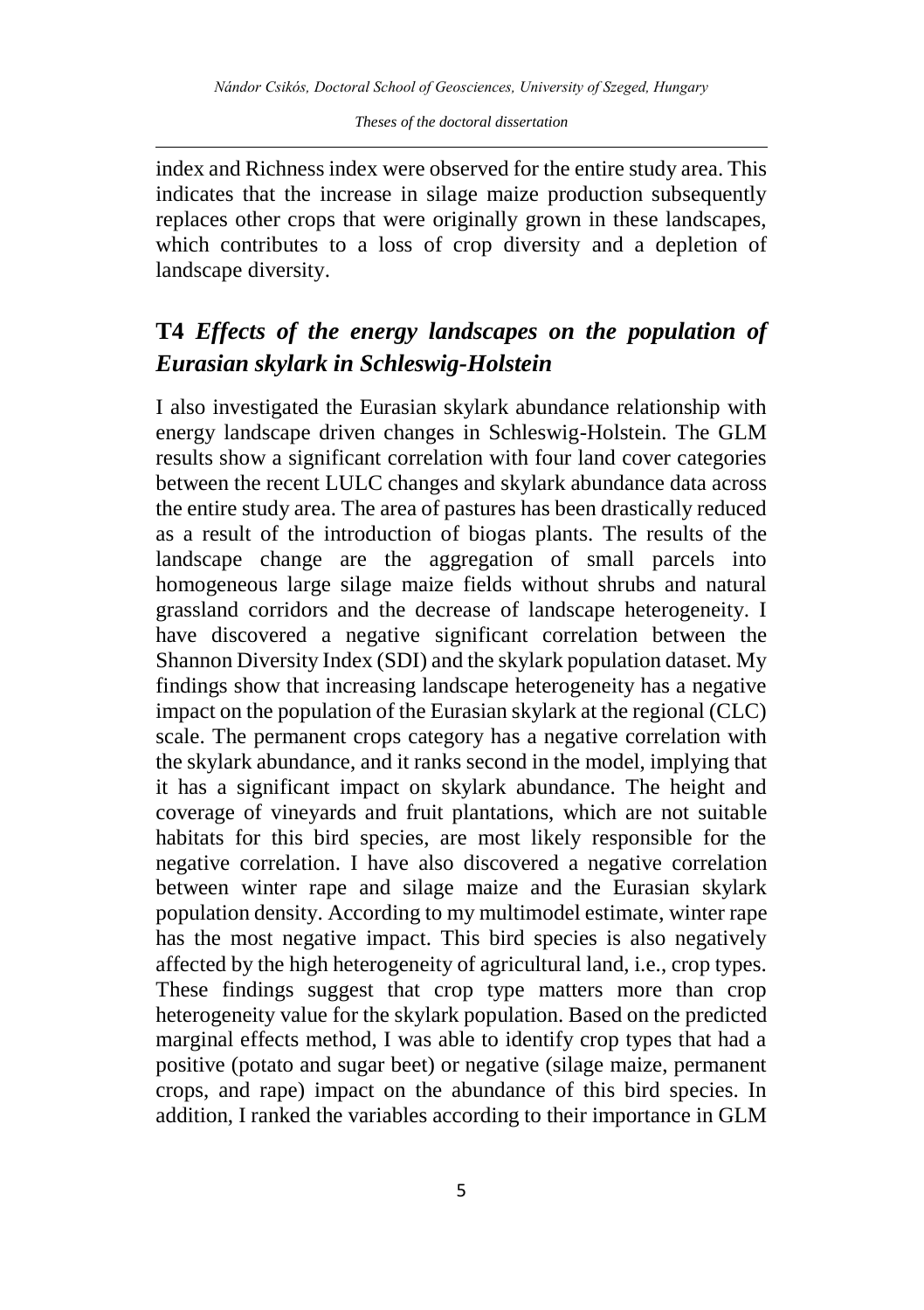models. I conclude that the introduction of energy crops (silage maize) and the homogenization process of the energy landscape have a negative impact on the Eurasian skylark population throughout Schleswig-Holstein Federal State.

# **T5** *The landscape structure (shape and size related metrics, proportion of land cover categories) influence the population of Eurasian skylark in Hungary*

I used a more detailed, high resolution LULC dataset, the Hungarian ecosystem basemap, to get a more precise result about the habitat change of the Eurasian skylark. I have also identified the skylark preferred and non-preferred LULC categories based on this dataset. Nonpreferred types had negative significant relations with skylark abundance. These were built-up and green urban areas with a high proportion of artificial surfaces that had a negative impact on the population due to a lack of openness The skylark data has a negative significant relationship with the complex cultivation pattern land cover type. Skylarks do not prefer heterogeneous agricultural lands because this rural landscape contains a variety of LULC patches. None of the forest area types are considered habitats for this species.

Grassland and pasture areas are well known habitat types of skylarks. The novelty of my results is that the LULC categories of salt steppes and meadows, as well as closed grasslands, had a significant positive relationship with skylark abundance and other grassland types have no connection with skylark population. Because of the medium vegetation height and optimal proportion, these three LULC category is suitable for skylarks.

According to my findings, landscape metrics of preferred LULC classes show a positive significant relationship with skylark abundance, implying that if arable-land and grassland proportion and shape complexity were higher, the skylark population would be higher as well. The skylark population density was found to have a negative significant relationship with the landscape metrics of the nonpreferred LULC classes, indicating that skylark population density would be higher in landscapes with small size and compact shape of non-preferred LULC categories.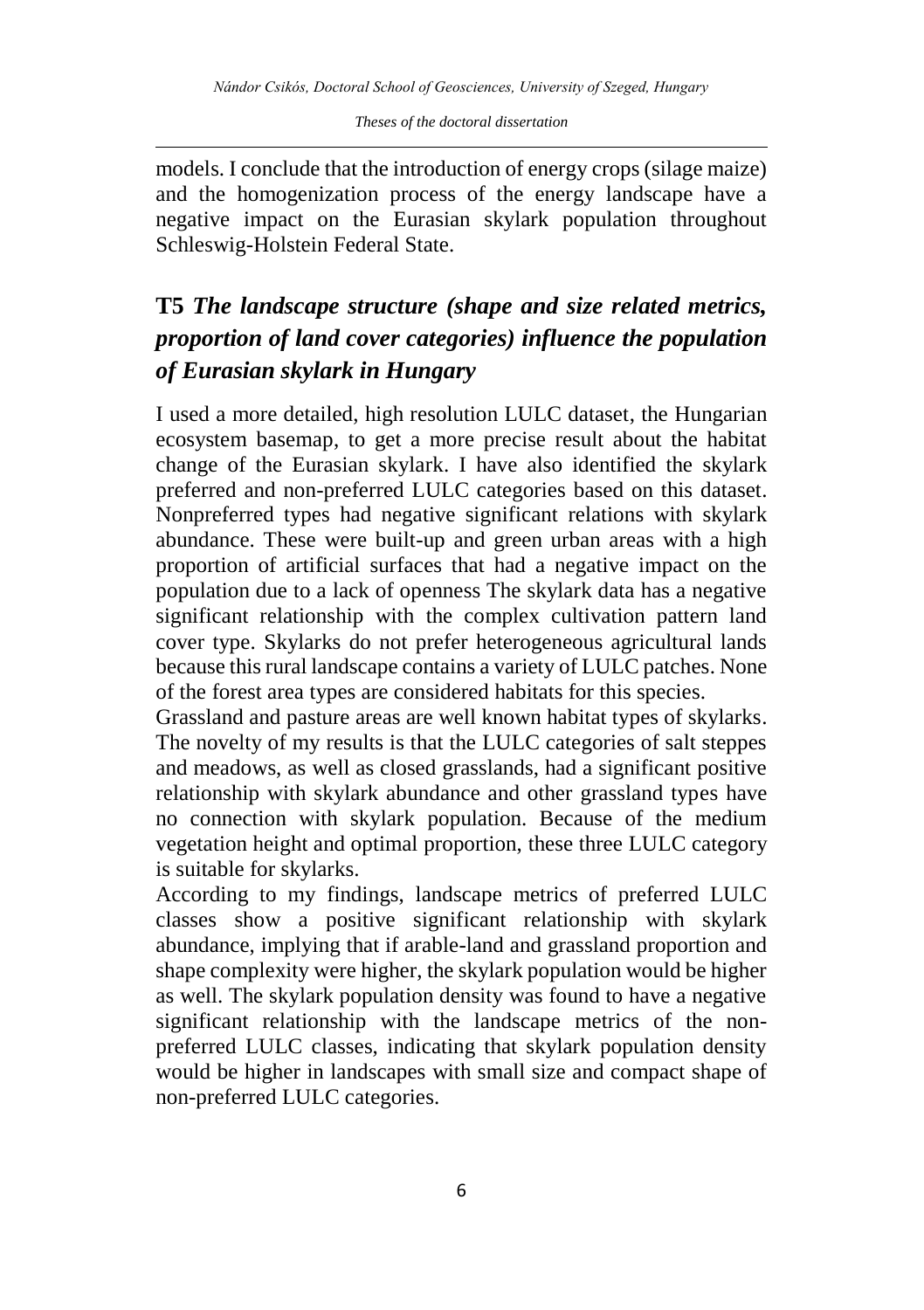According to my findings, the EU agri-environmental policy should pay more attention to the management of salt steppes and meadows, as well as closed grasslands, for the prevention of farmland bird habitats. To increase skylark population density, the average LULC patch size and proportion of these land cover types in the landscape (compared to all) should both increase. For the protection of skylark habitat, it should be reducing the size and shape of the bush and forest LULC patches inside these grasslands dominated areas. As a result, the local farmers must use proper grazing or haymaking techniques to eradicate the naturally spreading bush vegetation (which is often full of invasive species).

#### **T6** *Validation of the estimated Eurasian skylark population*

According to my results, the application of landscape metrics into the model increased the precision of the skylark population data estimation, mean percentage error value decreased from 46.56% to 37.77%. The estimated population density values (0-6.13 individuals/km<sup>2</sup> ) fit to the results of international publications (1.72- 7.45 individuals/ $km<sup>2</sup>$ ).

# **T7** *European land cover changes in the last three decades affected the Eurasian skylark population and habitat*

I investigated the significance of general open-habitat changes in Europe and the ongoing land cover and habitat changes may have a significant impact on the species' distribution across most of its European range.

Hungarian study areas revealed significant statistical connections in the case of eight LULC types. In Schleswig-Holstein, skylark population data shows a significant relationship with six LULC categories. According to my findings there was no significant relation between skylark abundance and the pastures LULC category, because intensive grassland management in Hungary can be directly damaging to breeding skylarks. Based on my results in the Schleswig-Holstein study area, one of the most typical habitats of skylark is pasture, because these areas are exposed to grazing. In the two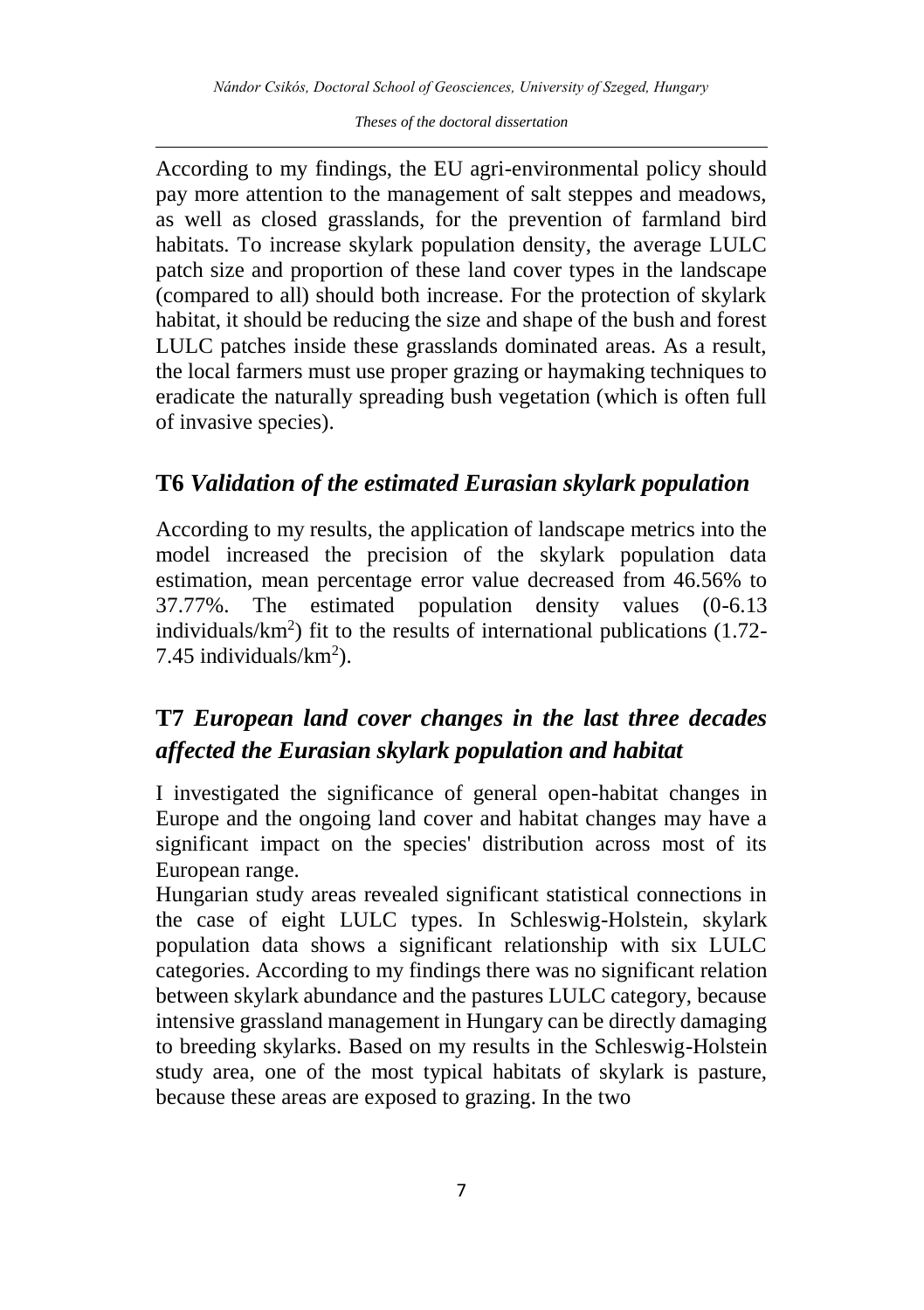European study areas I chose, I got different results. The differences are due to the study areas' different locations and different level of agricultural land use intensification in Western and Central-Eastern Europe.

Based on the calculated changes in habitat and non-habitat LULC categories, I was able to compare the changes in skylark habitat and population at country level and to map the total summarised changes in skylark habitat in European scale. The habitat changes hotspots in Europe: United Kingdom, Ireland, Germany, Denmark, Hungary, Slovakia, and Spain are among the hotspots. The population of skylarks has shown significant statistical correlations with recent habitat changes. This result confirms my findings, but according to my results the addition of other parameters (landscape indices) to the input data could improve the model's accuracy in predicting recent skylark population changes.

## **Conclusion**

In my thesis, I have investigated the feasibility of estimating the number of skylark individuals at different scales of land cover maps. My results can be important for estimating the number and density of farmland bird species in areas where detailed bird monitoring survey data and information on crop structure are not available. The outcomes of the thesis can be also important from the point of view of landscape planning, as they can be used to design a new landscape structure (composition) in protected areas that are suitable and favourable habitats for farmland birds, especially skylarks.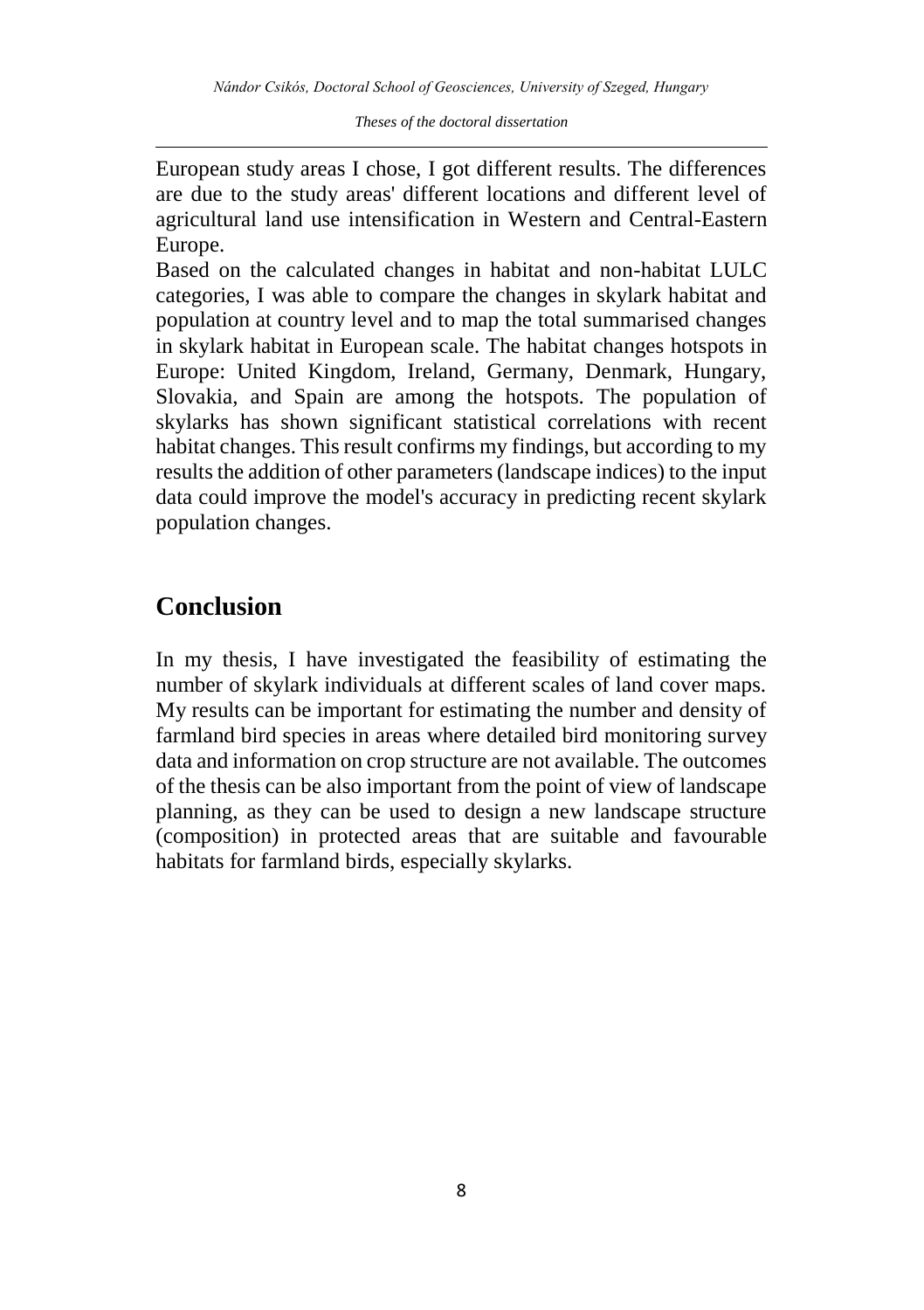#### **Összefoglaló**

Dolgozatom eredményeit összegezve megállapíthatom, hogy az európai felszínborítás és tájszerkezet változásai erősen befolyásolják a mezőgazdasági tájak faunáját, különösen a madárvilágot. Európa szerte különböző mozgatórugói vannak a felszínborítás-változásnak, ahogy Nyugat– és Kelet-Közép-Európában is. A mezei pacsirta élőhelyváltozása több területen is jelentős mértékű volt Európában – a negatív irányú változások a dominánsak. Magyarországi eredményeim szerint az elmúlt két évtizedben a művelés alól kivont mezőgazdasági területek és az erdősítés volt a két fő mozgatórugója a felszínborítás változásának. A legelők és állandó növényi kultúrák aránya az összes tájablakon belül szignifikáns pozitív statisztikai összefüggést mutattak a mezei pacsirta egyedszámával regionális léptékű adatbázis felhasználásával (CLC adatbázis). Nyugat-Európában, például Schleswig-Holstein szövetségi államban az energiatájak által okozott felszínborítás változás a mezőgazdasági fauna populációjának csökkenését okozta. Ezen a mintaterületen a nagy, homogén energianövény-parcellák erősen csökkentették a táj és a mezőgazdasági területek heterogenitását. Kimutattam, hogy a felszínborítás és a termesztett növények heterogenitása negatív hatással van a mezei pacsirta populációjára, azonosítottam azokat a növénytípusokat, amelyek pozitív (burgonya és cukorrépa) vagy negatív (silókukorica, állandó kultúrák és repce) hatással voltak e madárfaj egyedszám változására. Eredményeim szerint a pacsirta egyedszáma és annak változása szoros összefüggésben van a tájszerkezettel. Kimutattam, hogy a szikes gyepek és rétek, valamint a zárt gyepek szolgálnak élőhelyül a mezei pacsirta számára. A gyepfoltok alaki összetettségét leíró fraktáldimenzió-index pozitív kapcsolatot mutatott a pacsirta egyedszámával, míg a nem élőhelytípusok alaki összetettsége ellentétes összefüggést mutat. Kapott eredmények alapján a mezei pacsirta egyedszám becslése alacsony hibahatárokkal számítható.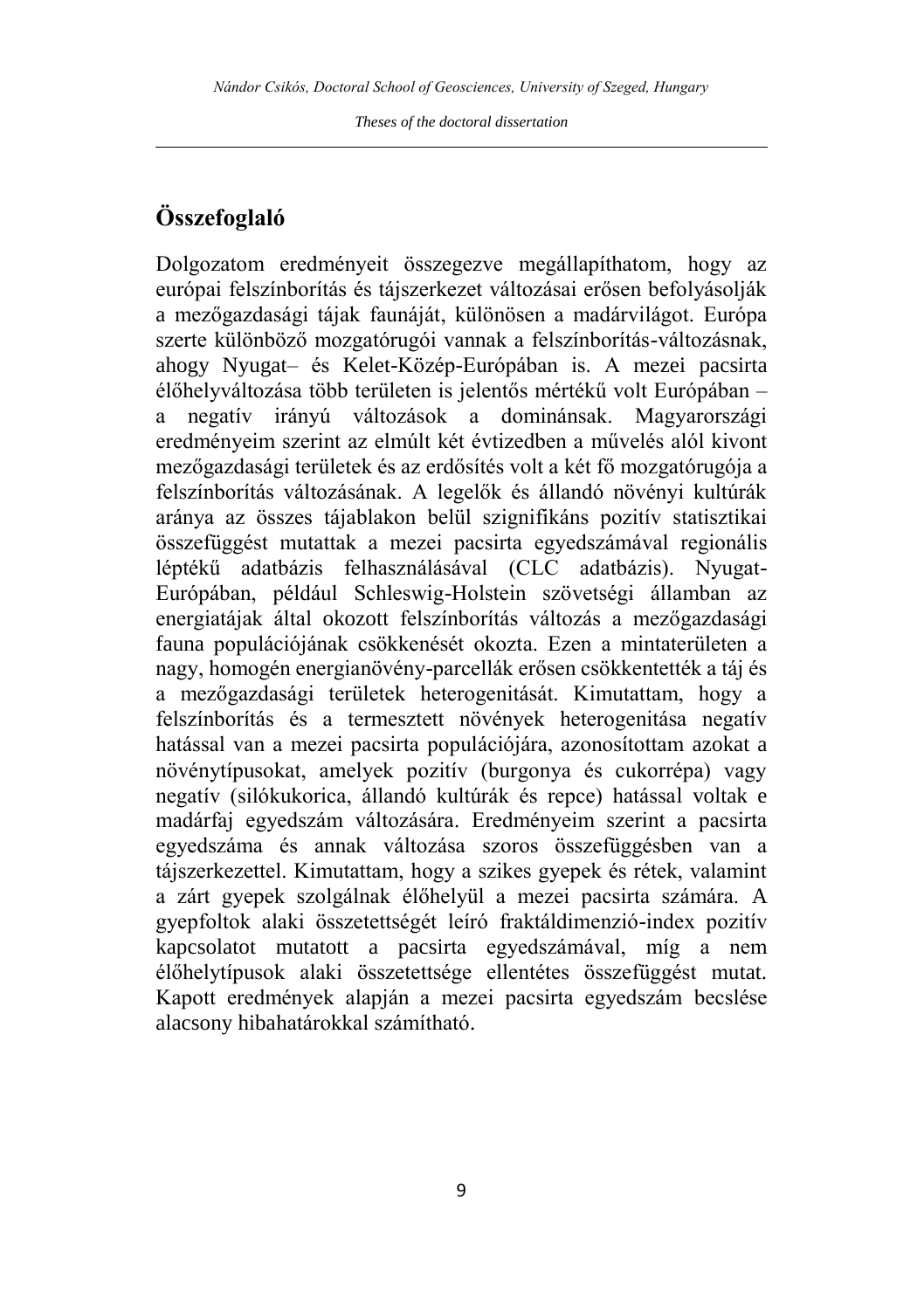#### **PUBLICATIONS USED DIRECTLY FOR THE THESIS**

- **Csikós, N.**; Schwanebeck, M.; Kuhwald, M.; Szilassi, P.; Duttmann, R. Density of Biogas Power Plants as An Indicator of Bioenergy Generated Transformation of Agricultural Landscapes. *Sustainability* 2019, 11, 2500. (IF: 2.592)
- **Csikós, N.**; Szilassi P.; Investigation the relation between the recent land cover and the Eurasian skylark *(Alauda arvensis)* population changes in European scale, *Carpathian Journal of Earth and Environmental Sciences* 16(2):361-372, 2021
- **Csikós, N.**; Szilassi P.; Modelling the Impacts of Habitat Changes on the Population Density of Eurasian Skylark (Alauda arvensis) Based on Its Landscape Preferences, *Land* 10(3):306, 2021
- **Csikós, N.**; Szilassi P.; Impact of Energy Landscapes on the Abundance of Eurasian Skylark (Alauda arvensis), an Example from North Germany, *Sustainability* 12(2):664, 2020
- Szilassi, P.; **Csikós, N.**; Gallé, R.; Szép, T.; Recent and predicted changes in habitat of the Eurasian skylark (Alauda arvensis) based on the link between the land cover and the field survey-based abundance data's, *Acta Ornithologica*, 2019